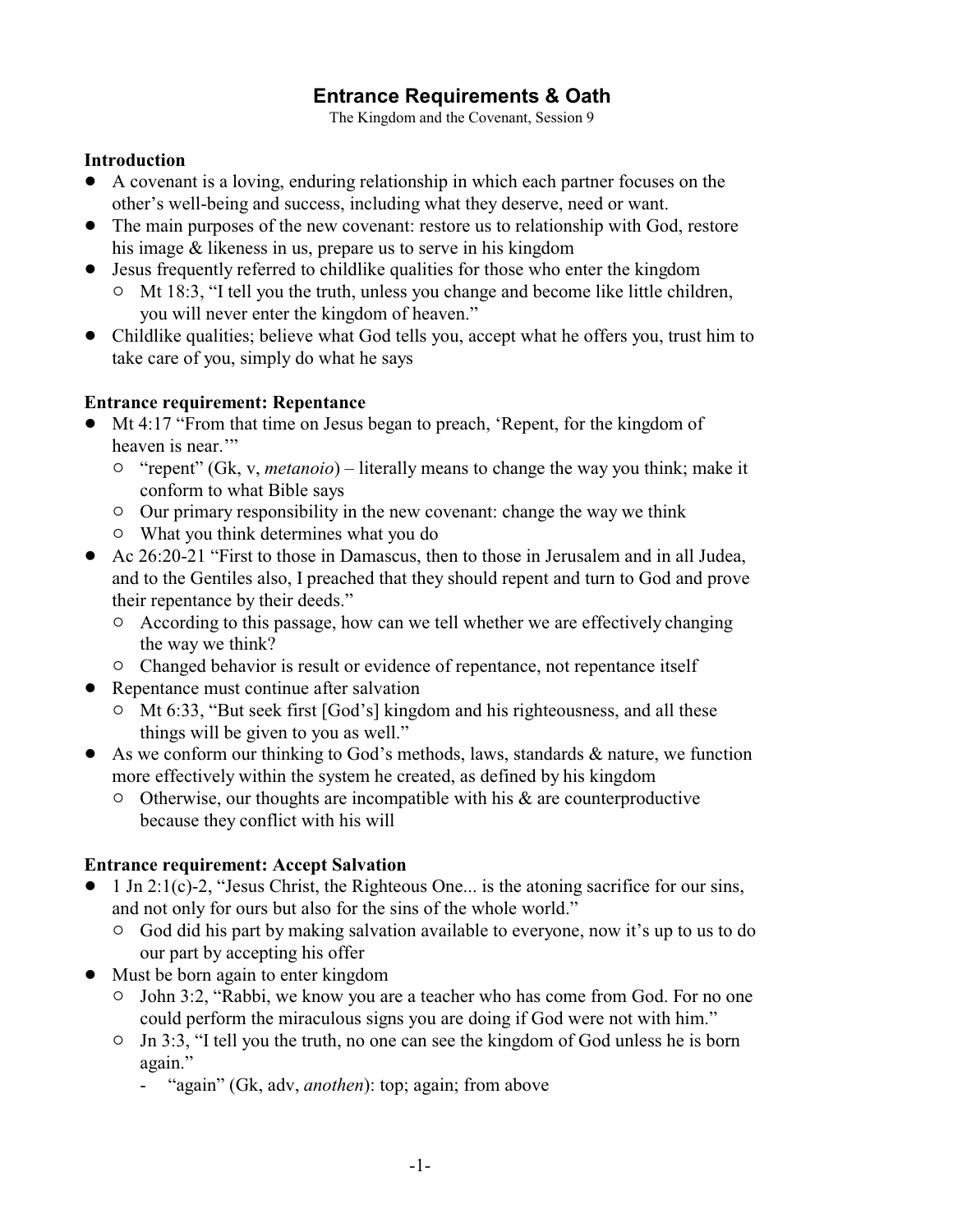- $\circ$  Jn 3:5, "I tell you the truth, no one can enter the kingdom of God unless he is born of water and the Spirit."
- $\circ$  v 6, "Flesh gives birth to flesh, but the Spirit gives birth to spirit."
- ! Begin born again brings us into covenant relationship with God, which causes us to enter his kingdom
- ! Why is repentance necessary before we can be born again?
- Why is repentance necessary after we're born again?

# **Entrance requirement: Faith**

- $\bullet$  Mk 1:14-15, <sup>14</sup> "After John was put in prison, Jesus went into Galilee, proclaiming the good news of God. <sup>15</sup> 'The time has come,' he said. 'The kingdom of God is near. Repent and believe the good news!'"
	- " "repent" (Gk, v, *metanoeo*)
	- <sup>o</sup> "believe" (Gk, v, *pisteuo*): to believe, trust, have faith in someone or something
- ! Heb 11:6, "And without faith it is impossible to please God, because anyone who comes to him must believe that he exists and that he rewards those who earnestly seek him"
	- <sup>o</sup> "faith" (Gk, n, *pistis*): a strong confidence, reliance upon someone or something
	- " "believe" (Gk, v, *pisteuo*)
	- $\circ$  Our covenant requires us to have faith in God, since we can't please him without it
- $\bullet$  Jas 2:17, 26, <sup>17</sup> "In the same way, faith by itself, if it is not accompanied by action, is dead.... <sup>26</sup> As the body without the spirit is dead, so faith without deeds is dead." " "faith" (Gk, n, *pistis*)
- Our faith is dead, meaningless, completely ineffective unless it governs what we do

# **Entrance requirement: Obedience** (including faithfulness)

- Mt 28:19-20(a), <sup>19</sup> "Therefore go and make disciples of all nations, baptizing them in the name of the Father and of the Son and of the Holy Spirit,  $20$  and teaching them to obey everything I have commanded you."
	- <sup>o</sup> The "great commission" requires us to teach new disciples to obey everything Jesus commanded
	- " "obey" (Gk, v, *tereo*): to conform one's action or practice to someone or something
- ! Apostle John ("disciple of love") quotes Jesus:
	- $\circ$  Jn 14:15, "If you love me, you will obey what I command."
	- $\circ$  Jn 14:21, "Whoever has my commands and obeys them, he is the one who loves me."
	- $\circ$  Jn 14:23, "If anyone loves me, he will obey my teaching."
	- $\circ$  Jn 14:24, "He who does not love me will not obey my teaching."
	- $\circ$  Jn 15:10, "If you obey my commands, you will remain in my love, just as I have obeyed my Father's commands and remain in his love."
- ! If we love Jesus, we will obey what he commands
- ! Conversely, if we don't obey what he commands, we don't really love him even if we think we do